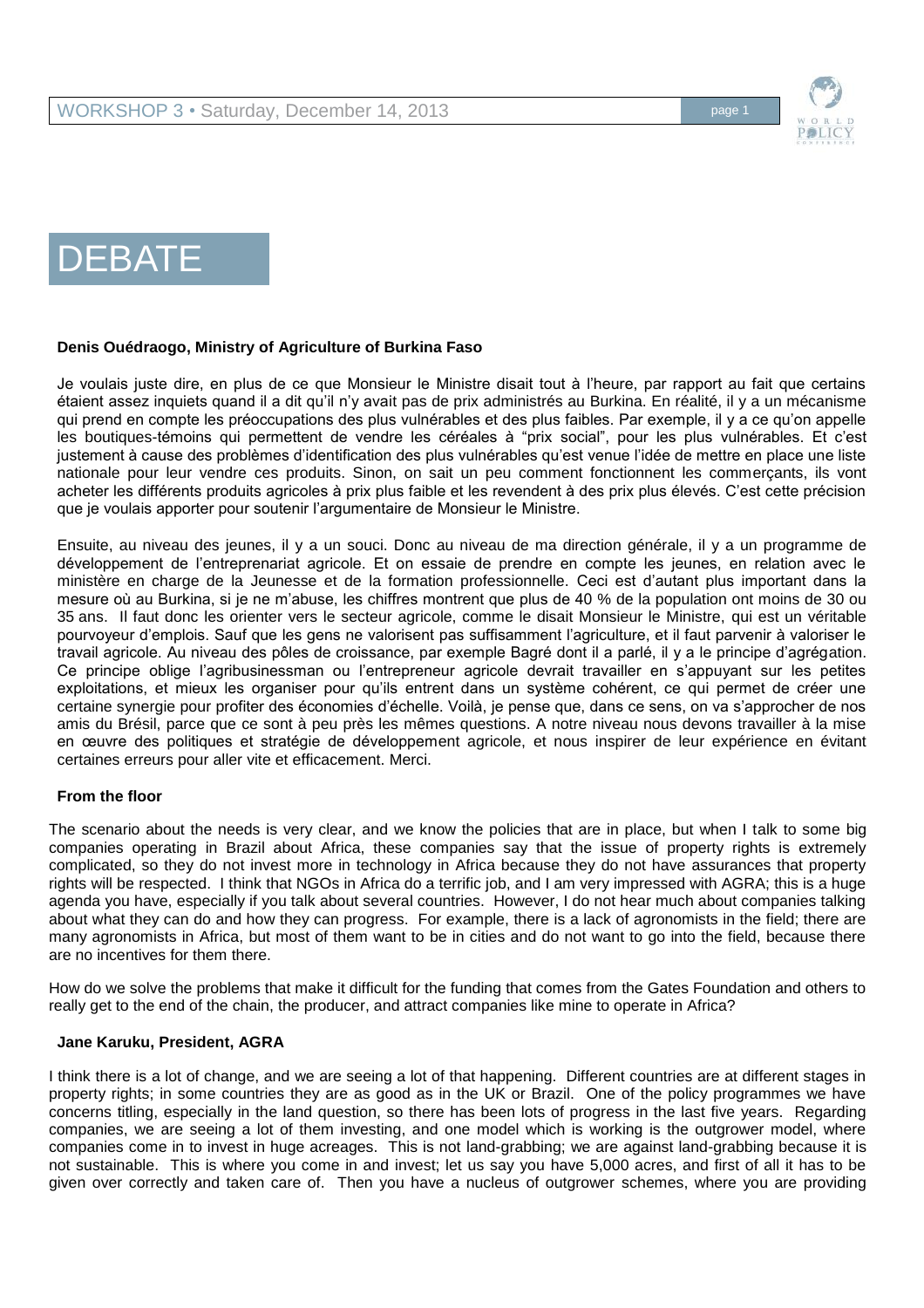

technology such as the seed, the formation and the extension; because what happened, unfortunately, was that governments stopped spending on agriculture, the extension system failed. You are starting from a very low base in terms of people who are good agronomists and supported and employed by government, but this is starting to change. That is a quick way to get the private sector to own some of these extension services.

The other thing that is happening is technology. The level of penetration of mobile phones in Africa is very high, so we have some very good projects where we are giving this information. You have young people who have very good platforms which can give the farmer information on the locality, rainfall, the market price, etc., and you start seeing things like warehouse receipts starting to be localised, where if I have excess produce I can put it into a privately run warehouse and use the receipt as collateral. I hope I did not sound too gloomy, because we are seeing a lot of positive change.

The challenge is that there are a lot of projects, bits and pieces, but we need good and willing partners to scale these things up and start to get huge movement. However, I think we are on our way there. Different countries are at different stages.

## **Brent Habig, Regional Director for West and Southern Africa, TechnoServe**

I would like to add some examples of the businesses we typically work with, they tend to be more processing or export companies as opposed to large commercial producers. There are certain countries with large blocks of land, like Liberia, where you may be able to come in as a commercial producer, but in general there are obstacles to that which are not likely to be resolved quickly. There is good progress, as Jane said, but that is not really where the majority of investment is coming from; it is coming from processing. We are working with Coca-Cola, Olam, Walmart, Cargill and many other global businesses which are engaged in agro-processing in Africa, but also a huge list of local firms you would never have heard of. That is the vast majority of the private sector we are working with.

#### **From the floor**

We are dealing with the same issues through my chair. Based on my experience, your general perspective is too rosy. Although you did not elaborate on the goals for 2014, I wonder whether you have had any chances to come up with any post-2014 goals.

#### **Jane Karuku, President, AGRA**

I think they will change; they are not finalised yet. We are not very directly involved in working on them, because it is not my mandate to work with the MDGs, though we use them in terms of looking at the impact on the ground. However, I can tell you for a fact that things are changing, and one of our learnings in the last year is that we need to go to the positive phase of communication, because then you give other people confidence to come and help you do what you are trying to do. We know what the problems are, and it is just a matter of doing the little things. Embrapa is just starting to be active in Brazil, and we have just started working with KAFASI in changing technology, but I think we need to do more with India and the Far East. I have to be optimistic, because I think things are good, and we have no choice.

#### **Christopher Delgado, Senior Fellow, World Resources Institute**

I will start by expressing a personal bias, and then make a comment. AGRA and TechnoServe are really good partners, really good operations, so there is no issue about that. However, there has never been a shortage of silver bullets for how you get productivity up in Africa, and there is a lot of donor activity at different times and in different places. It is quite common that when a donor comes in and does a project and flies its flag – and it is just as bad in the World Bank as anywhere else – it is fine, then they go away, and then everything falls apart again. That was certainly the experience of the 1980s and 1990s, and that is why CADIP came along; it is not perfect, but it has the strong advantage that it really does force people to sit in the same room in the countries concerned. That is what is nice about AGRA and TechnoServe; they have a field presence, so it is not some deal cut off in Washington or whatever, it is really a discussion under the aegis of the government but not limited to the government, so that when the foreigners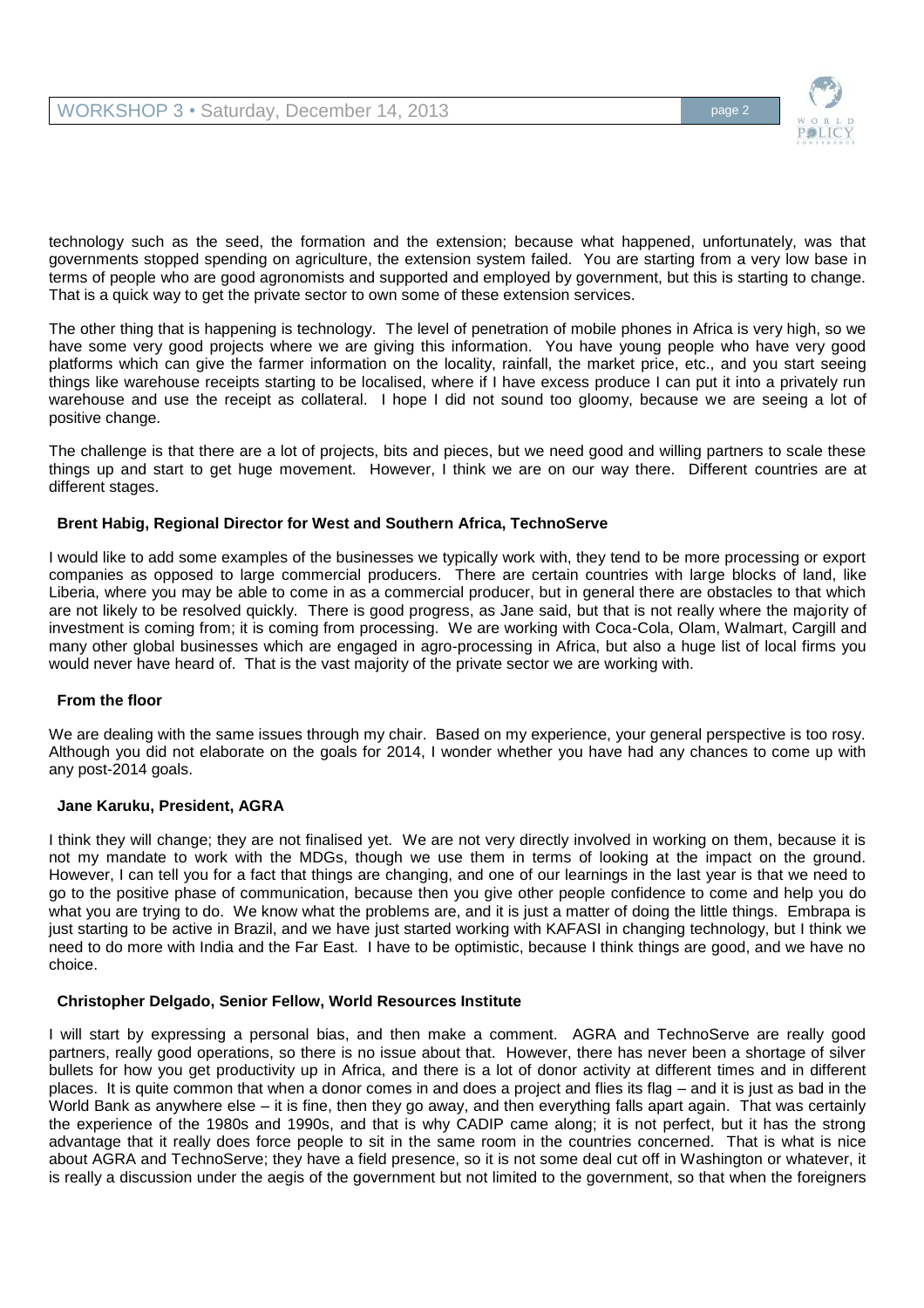go away, eventually, it continues, because whatever happens was in the priorities of the government to begin with. Sustainability of effort is absolutely critical, and it can only come if what happens is in the political priorities of the government.

## **From the floor**

I have a question for Jane Karuku. You mentioned India, and I was not sure whether you spoke about some kind of cooperation with India. I expect it could be on two levels, the concept of a green revolution and feedback on a green revolution, but much more so on the social similarities, because sub-Saharan Africa and India both have huge diversity in terms of social and agricultural systems. I am not very clear on the kind of cooperation and exchange you have with them. Could you elaborate on that?

#### **Jane Karuku, President, AGRA**

One is technology. Appropriate technology for sub-Saharan Africa is more likely to come from Vietnam, India or Korea, because there is not going to be a jump to John Deer in terms of farmlands. It will be a matter of what is appropriate technology, and we are not doing enough.

#### **From the floor**

I was an adviser to the President of Senegal, and I promoted cooperation between India and Senegal. Sometimes we have a problem with our brothers from the south, because sometimes the technology they give us is not good; I am sorry, but we have to be frank with them. They send us bad tractors and other things. We have to be very cautious about these things.

#### **From the floor**

You made some very interesting comments, but on the energy side, Brazil used to have a lot of influence in the world, but it has less and less, and China is emerging very strongly. The same has happened in terms of agriculture in my opinion, because of the needs of countries like China and India which have no natural resources. The first thing they did was land-grabbing investments in some countries. How do you see an approach to dealing with the needs of China and India in Africa?

#### **Jane Karuku, President, AGRA**

We are working towards people feeding themselves, at least in my area of work, because we have food deficits. My honest opinion is that we are trying to adopt new technologies; for example, the adoption of approved seed maize in Nigeria is 5%. That is the level we are talking about, so imagine what pushing Nigeria to use an improved variety does. It makes them stop importing from Brazil or Israel, because that is what is happening now; it reduces their import bill. Regarding the bigger question of Chinese or Indian land-grabbing, we do not see a lot of that in the countries where we operate, and unless I am missing statistics it is probably exaggerated, and it is more of a government issue, because those deals happen at that level. We are in 17 countries, and it could only happen in Tanzania and Mozambique. It probably is happening, but we have not seen it that much.

Our priority is to let people feed themselves, because begging is not good, and simple improvements in fertiliser could work; our usage is five tonnes per hectare, whereas for some countries it is very low, at two tonnes. The conversion to and adoption of improved varieties, even if they are already on the shelf, is 5%; raise that to 30-40%. Sometimes I do not discuss those big issues, because I do not think we need to leapfrog there; just use what you have, get it off the shelf and get it to the farmer. Sometimes I find these things a distraction from the real issue, because for me the next five years are about using improved seed, conversion of breeding, improved productivity by 50%, and you will not beg and have extra to sell even within your own locality; then we can start exporting to India, China and Brazil. I tend to view it that simply.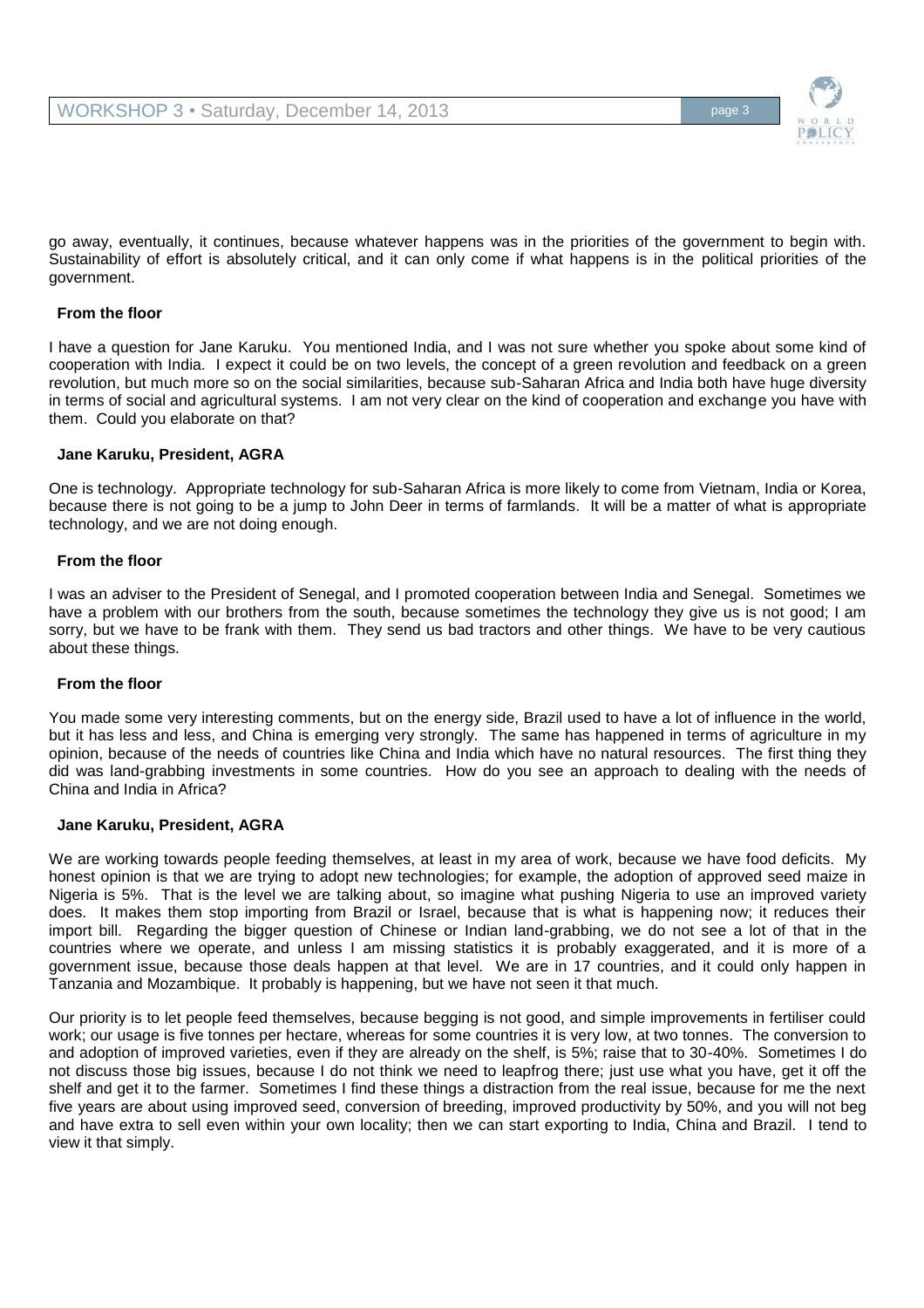

Je voulais rapidement faire une dernière remarque et dire que le plus important pour moi en tant qu'Africain et responsable qui suit ces questions depuis des années, c'est la volonté politique qui est importante. Parce qu'on a des interventions, comme il l'a dit, la coopération au développement c'est bien. Mais dans les pays où vous avez une vraie volonté politique comme le Burkina Faso, ou l'Ethiopie, qui a une vraie vision, je pense que ces questions-là peuvent se régler plus facilement. Pourquoi un pays comme le Brésil en est-il là ? Je suis désolé, ce n'est pas la Banque mondiale qui a développé le Brésil. Je n'ai pas vu une organisation internationale qui a développé le Brésil ou l'Inde ou la Chine. C'est le jour où les dirigeants de ces pays-là ont dit : "Voilà où nous voulons aller et nous mettons les moyens pour y arriver" que la question a été réglée. On a beau avoir un millier d'interventions de tous les pays du monde ; si une vision claire n'émerge pas, on ne peut pas faire grand-chose. Pour moi, c'est cela la conclusion fondamentale. Et bravo pour le Burkina d'être à 14 %, j'espère que beaucoup de pays africains vont suivre cet exemple. Merci.

#### **Marcos Jank, Executive Director, Brasil Foods**

Je veux simplement compléter ce que vous avez dit. Dans le cas du Brésil, ce n'était pas la Banque mondiale, ce n'étaient pas les organisations internationales, on ne sait même pas ce qui s'est passé à la FAO, ou même pour certains Brésiliens. Ce qui a permis le changement chez nous, ce sont quelques institutions qui ont été créées au Brésil. Mais le plus important, ce sont les petits agriculteurs qui ont migré, utilisé la technologie, accompagnés par la chaîne agroalimentaire. Ce sont les vrais acteurs qui font le changement.

## **Jean-Yves Carfantan, Senior Consultant, AgroBrasConsult**

Qui voudrait faire un commentaire final ? Monsieur Chalmin.

#### **Philippe Chalmin, Professor, Paris-Dauphine University**

Je ne suis pas sûr que la comparaison Brésil-Afrique fonctionne vraiment, dans la mesure où il me semble que le Brésil avait des frontières. Donc il a pu y avoir quand même des conquêtes de terres là où l'Afrique, au moins pour les zones qui nous intéressent, est déjà relativement pleine. Et il y a une chose qui me frappe, peut-être suis-je trop français quelque part : je vous ai trouvé extrêmement libéral Monsieur le Ministre. Vous m'avez donné l'impression de croire en la vertu du marché, et de croire qu'avec des petits téléphones portables, tout va être réglé. S'il y a une filière qui marche bien en Afrique, et qui pendant longtemps a admirablement marché, vous en avez parlé, c'est le cacao au Ghana. La seule organisation dont la Banque mondiale n'a pas eu la peau, c'était le Coco Marketing Board du Ghana. Est-ce que vous ne croyez pas quand même que la meilleure incitation pour gérer des prix pour les semences, la meilleure incitation pour utiliser des engrais, c'est pour un producteur d'avoir des prix garantis ? Je suis en train de vous vendre la Politique Agricole Commune modèle 1958, je sais bien, mais ça avait extraordinairement marché. Et dieu sait si je suis un libéral sur les marchés mondiaux, mais je suis très dubitatif sur le fonctionnement efficient, sans intervention de l'Etat, des marchés nationaux africains.

#### **From the floor**

Maintenant nous avons nos trois heures de discussions !

#### **Mahama Zoungrana, Minister of Agriculture of Burkina Faso**

Bien sûr, dans un espace de trois slides, on ne peut pas tout expliquer. Quand je dis que nous n'avons pas de prix administré, c'est que le gouvernement n'intervient pas au moyen d'un communiqué pour dire : "Le prix du riz ou le prix du maïs, c'est tant de francs". Mais on a des mécanismes pour empêcher la spéculation. Et ce mécanisme c'est quoi ? Lorsque je présentais le dispositif du suivi de la situation alimentaire, on a ce qu'on appelle la Société nationale de gestion des stocks de sécurité (SONAGESS). Cette société a pour rôle, à chaque fois qu'on a une production importante et qu'on craint une chute prononcée des prix des produits agricoles (notamment les céréales), de faire des achats en masse pour permettre d'éviter que les producteurs ne bradent leur production. Et ensuite, au moment où il y a une tension sur l'offre des produits vivriers sur le marché, la SONAGESS réinjecte ces produits vivriers au niveau où il y a des tensions sur les prix. Vous appelez ça "administration des prix", je ne sais pas. Mais